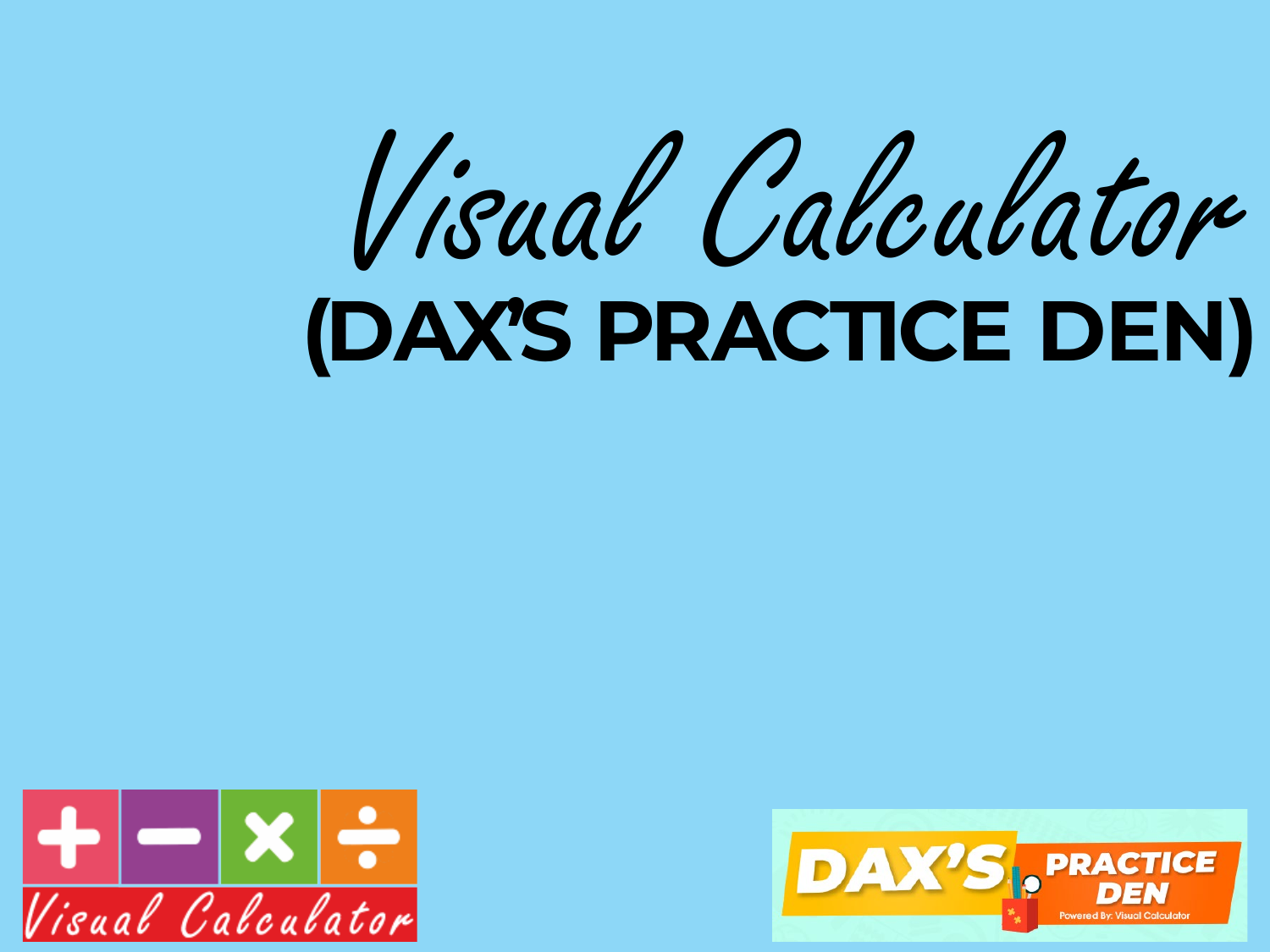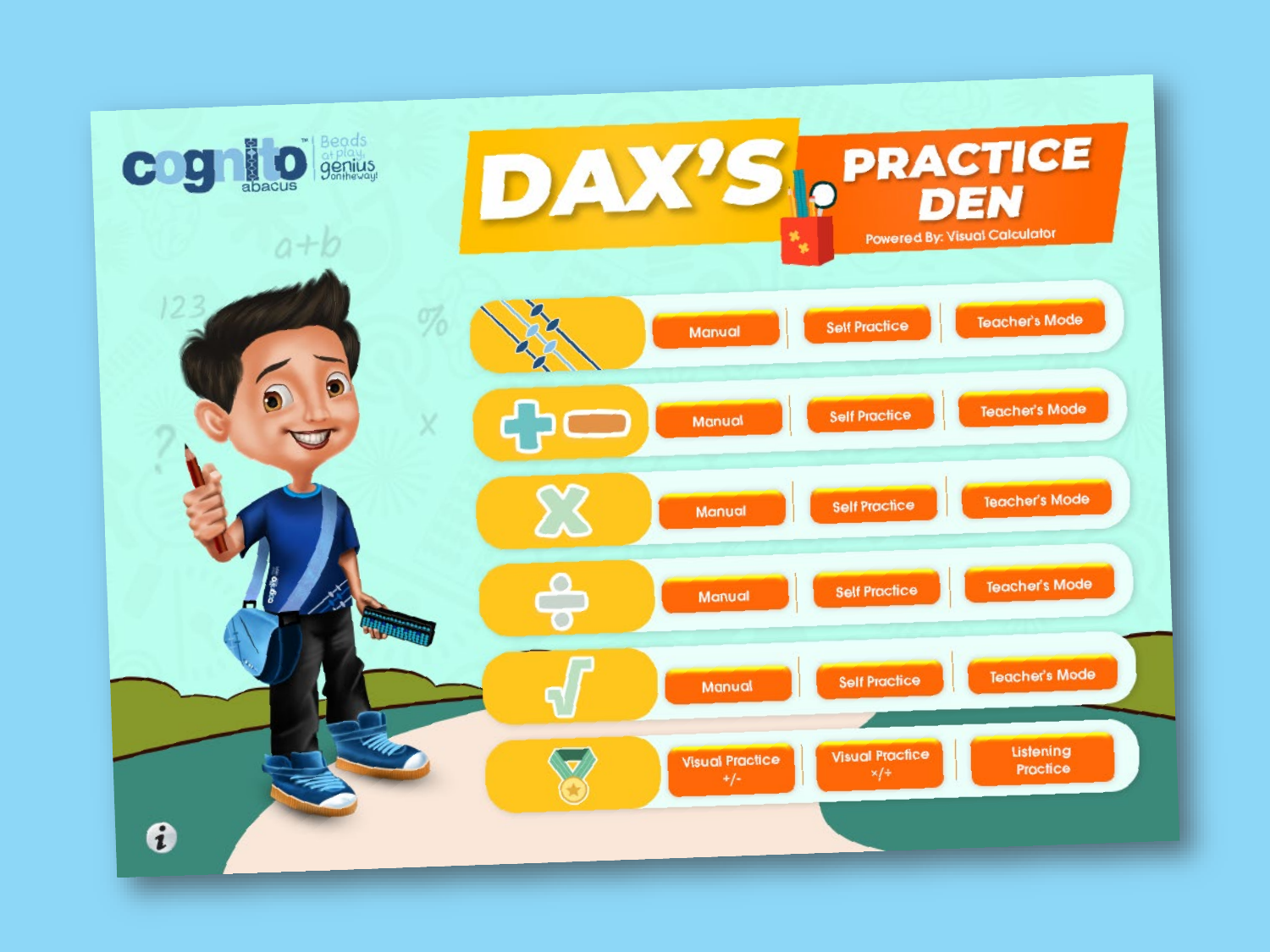

- 1. Goto website: [www.visualcalculator.in](http://www.visualcalculator.in/)
- 2. Click on Download Visual Calculator

## Visual Calculator 9.1

#### (Dax's Practice Den)

Now practice Arithmetic Calculations at home with ease.

**Download Visual Calculator** 



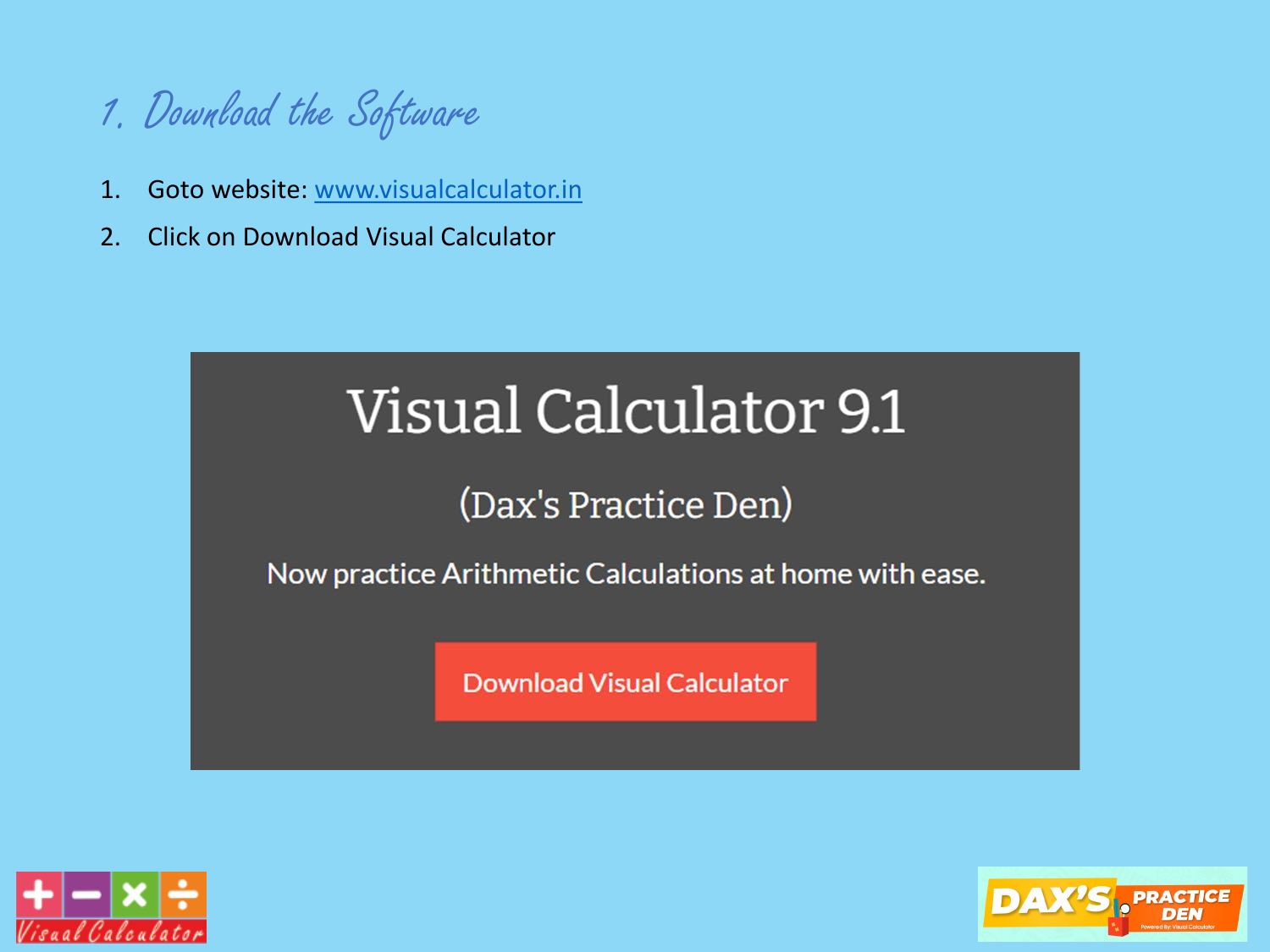### 2. Download Section

- 1. In the download section
	- 1. Visual Calculator Contains Installation Zip File
	- 2. How to Install Contains Manual to Install the Visual Calculator
	- 3. How to Upgrade Contains Manual to Reinstall.
	- 4. .Net Framework 4.0 Old PCs working on XP has .Net Framework 2.0. So you may need to you to upgrade the .Net Framework. Installation file for upgrade is available here.

| Downloads         |                 |                 |                    |  |  |  |
|-------------------|-----------------|-----------------|--------------------|--|--|--|
| Visual Calculator | How to Install? | How to Upgrade? | .Net Framework 4.0 |  |  |  |
|                   |                 |                 |                    |  |  |  |



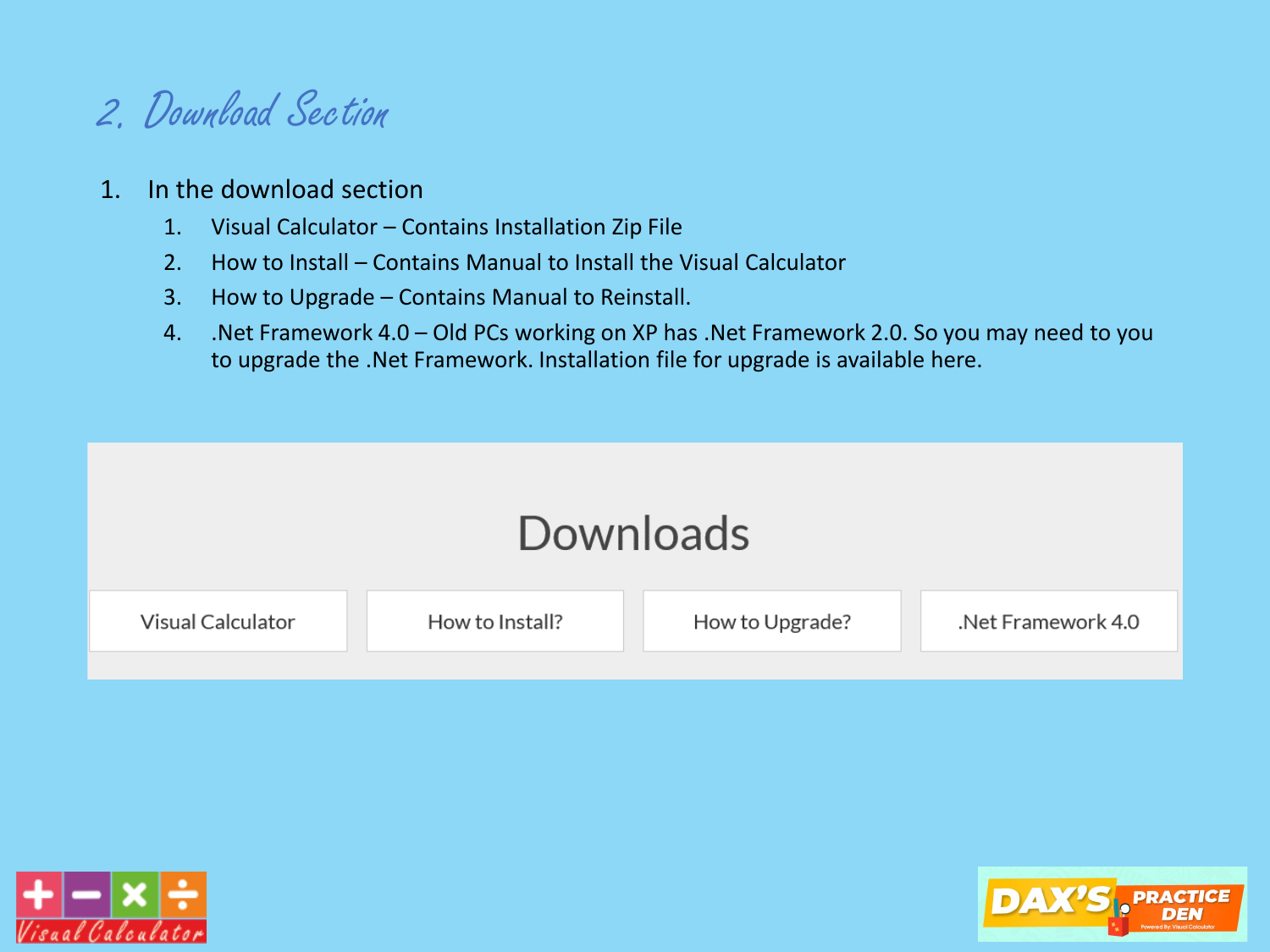

- 1. Unzip the Installation File.
- 2. Run DPDs.msi
- 3. In case you get security warning. Ignore and Click RUN. For some machines you will get "MORE INFO" and then press Run. Any other Security Warning can be ignored.

#### Windows SmartScreen can't be reached right now

Check your Internet connection. Windows SmartScreen is unreachable and can't help you decide if this app is okay to run.

Publisher: Unknown Publisher App: setup.exe **Don't Run Run** 



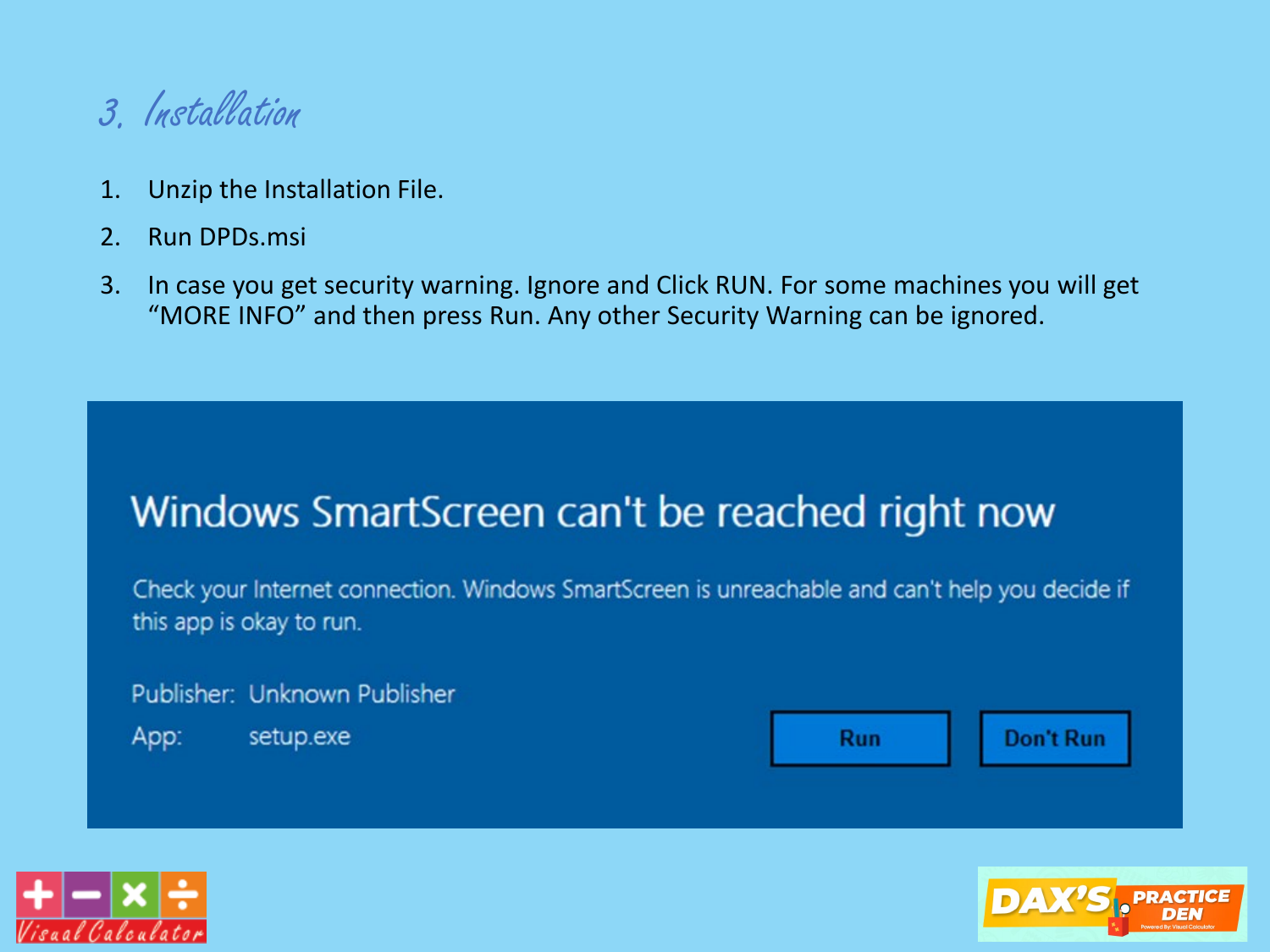

- 1. Once installation is complete. Run Visual Calculator. You would need Internet Connectivity. You would get the following screen.
- 2. We assume that you already have procured the coupon code. Click on Register Now.





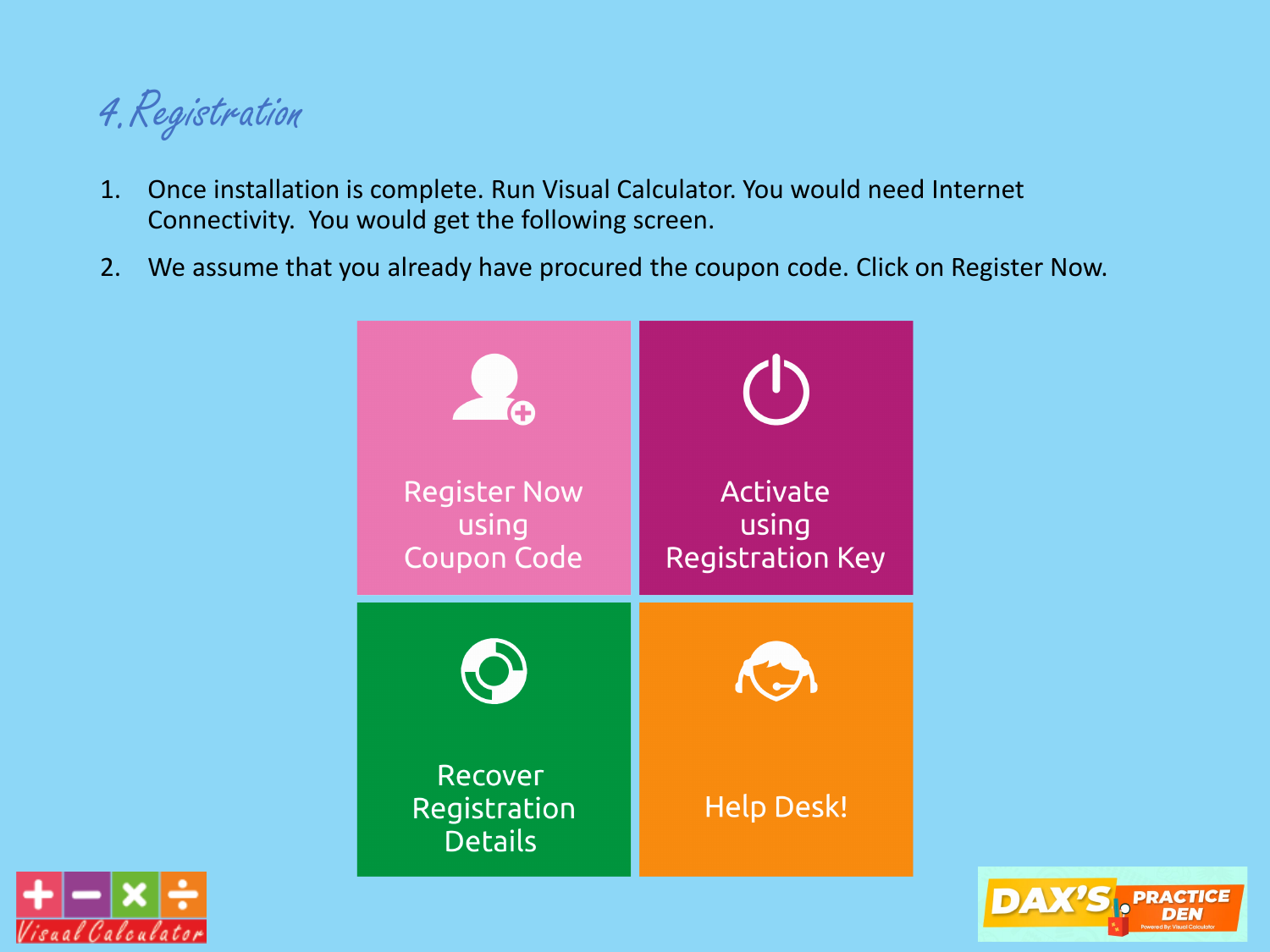

1. Fill the Visual Calculator Registration Form and Register Yourself.

| <b>DAX'S</b> PRACTICE<br><b>Visual Calculator Registration Form</b> |                                                                    |  |  |  |  |  |
|---------------------------------------------------------------------|--------------------------------------------------------------------|--|--|--|--|--|
| What is your full name?                                             | What is your e-mail address?                                       |  |  |  |  |  |
| What is your address?                                               |                                                                    |  |  |  |  |  |
| $\checkmark$<br>In which state do you live?<br>India                | $\blacktriangledown$<br>$\checkmark$<br>In which city do you live? |  |  |  |  |  |
| What is your Pincode?                                               | What is your mobile no?                                            |  |  |  |  |  |
| Enter Your Coupen Code?                                             |                                                                    |  |  |  |  |  |
| Prove You're not a robot 47757<br>ReCAPTCHA                         | Enter Image captcha                                                |  |  |  |  |  |
| <b>Register Yourself</b>                                            |                                                                    |  |  |  |  |  |



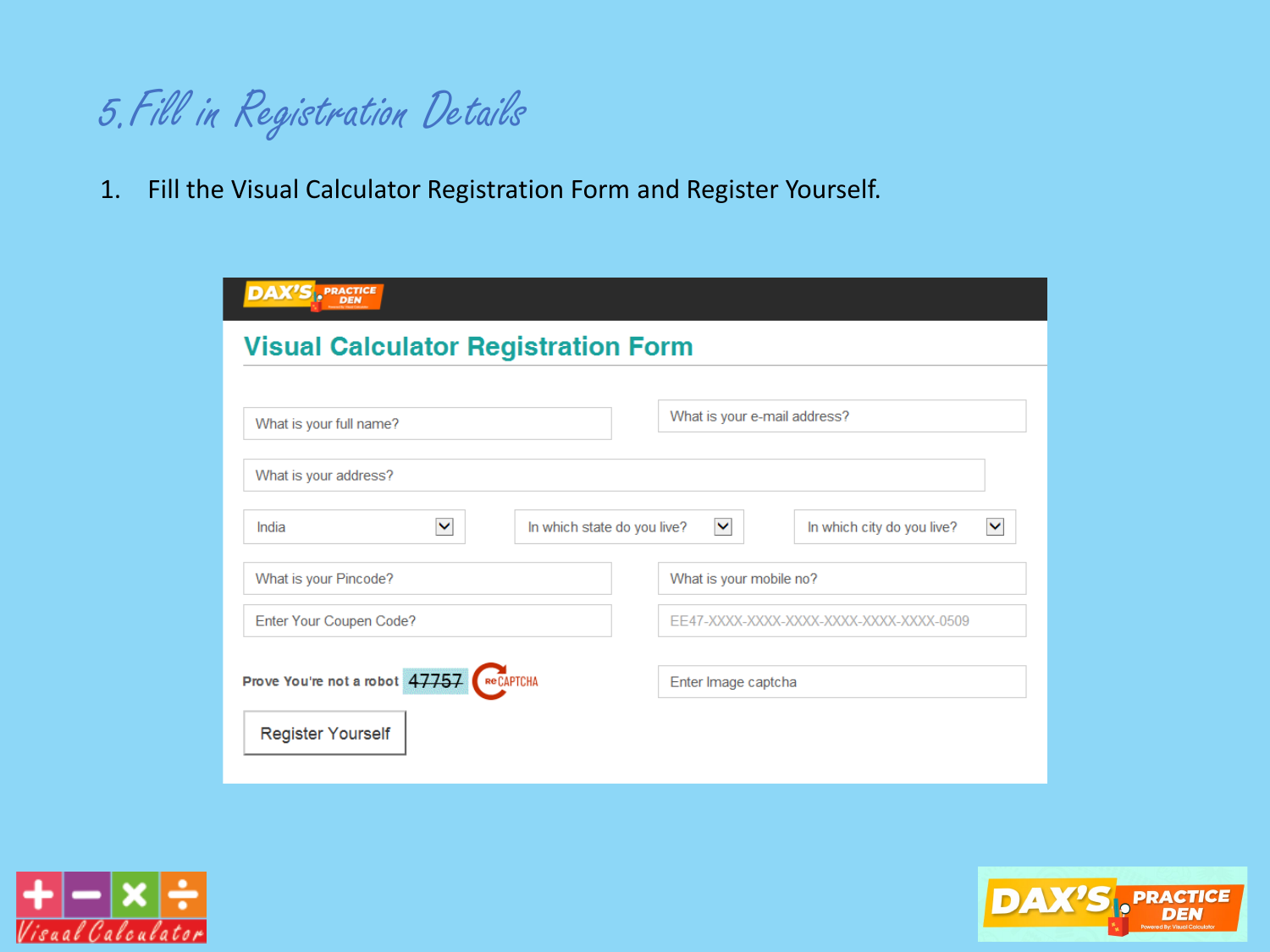

- 1. Check you mail. You would have received an email from [info@visualcalculator.in.](mailto:info@visualcalculator.in)
- 2. The mail would carry a Registration Key ending with ==
- 3. In case you have entered an incorrect email id, raise a request at Help Desk!





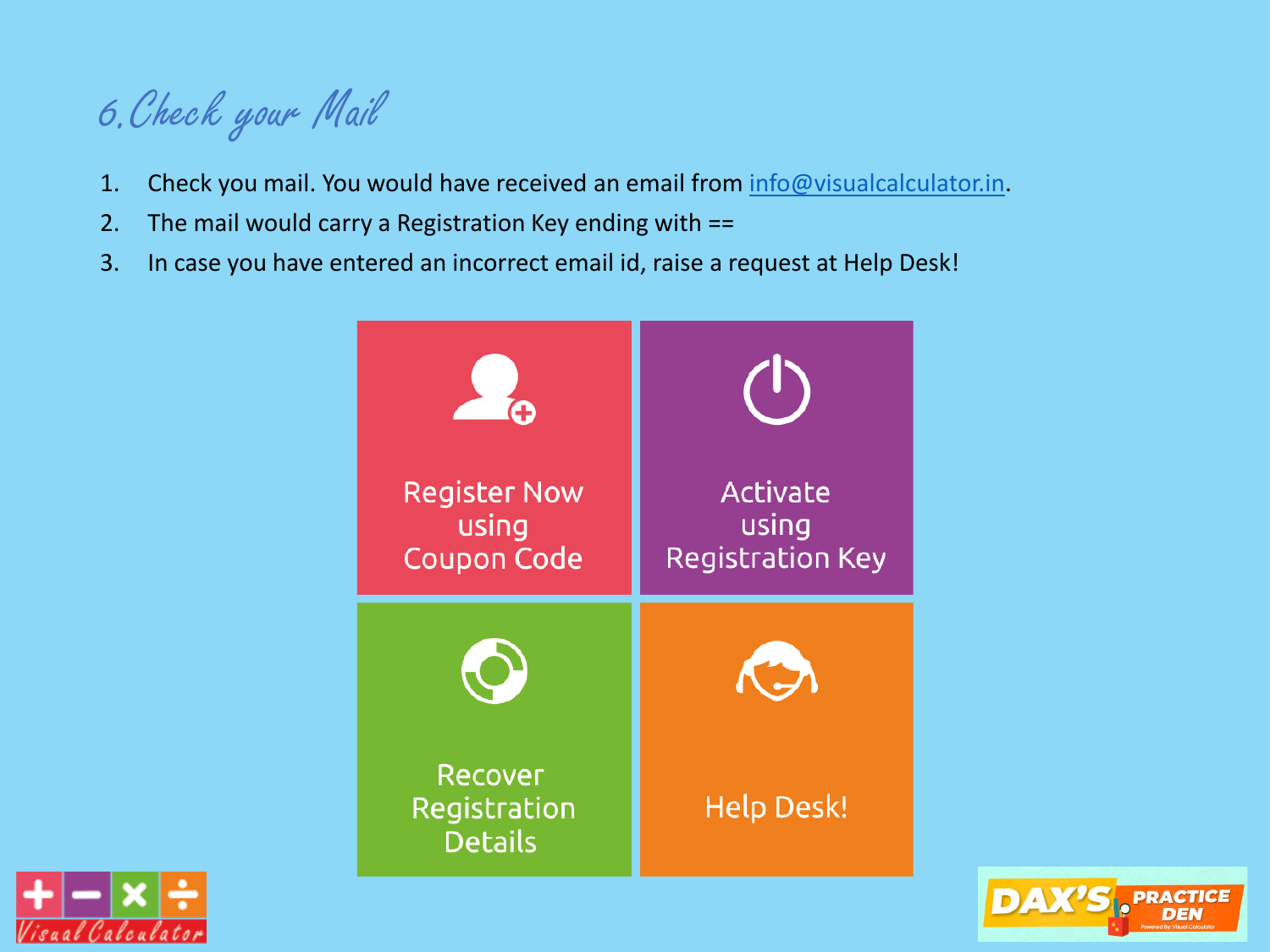#### 7.Activate

- 1. Click on Activate.
- 2. Enter Your Email and Registration Key. Your Software will be activated.
- 3. Happy Calculating!!

|                                             |                                              | <b>DAX'S</b> PRACTICE<br><b>Ver 9.1</b> |                            |                                     |
|---------------------------------------------|----------------------------------------------|-----------------------------------------|----------------------------|-------------------------------------|
| $\mathcal{L}_{\odot}$                       |                                              |                                         |                            |                                     |
| <b>Register Now</b><br>using<br>Coupon Code | Activate<br>using<br><b>Registration Key</b> |                                         | Software Registration      |                                     |
| $\bigcirc$                                  | <b>IC</b>                                    |                                         | <b>Registered Email Id</b> |                                     |
|                                             |                                              |                                         | <b>Registration Key</b>    | for example MCG2M1EWqTB+5fwRNQcTQ== |
| Recover<br>Registration<br><b>Details</b>   | <b>Help Desk!</b>                            |                                         |                            | Activate                            |
|                                             |                                              |                                         |                            |                                     |



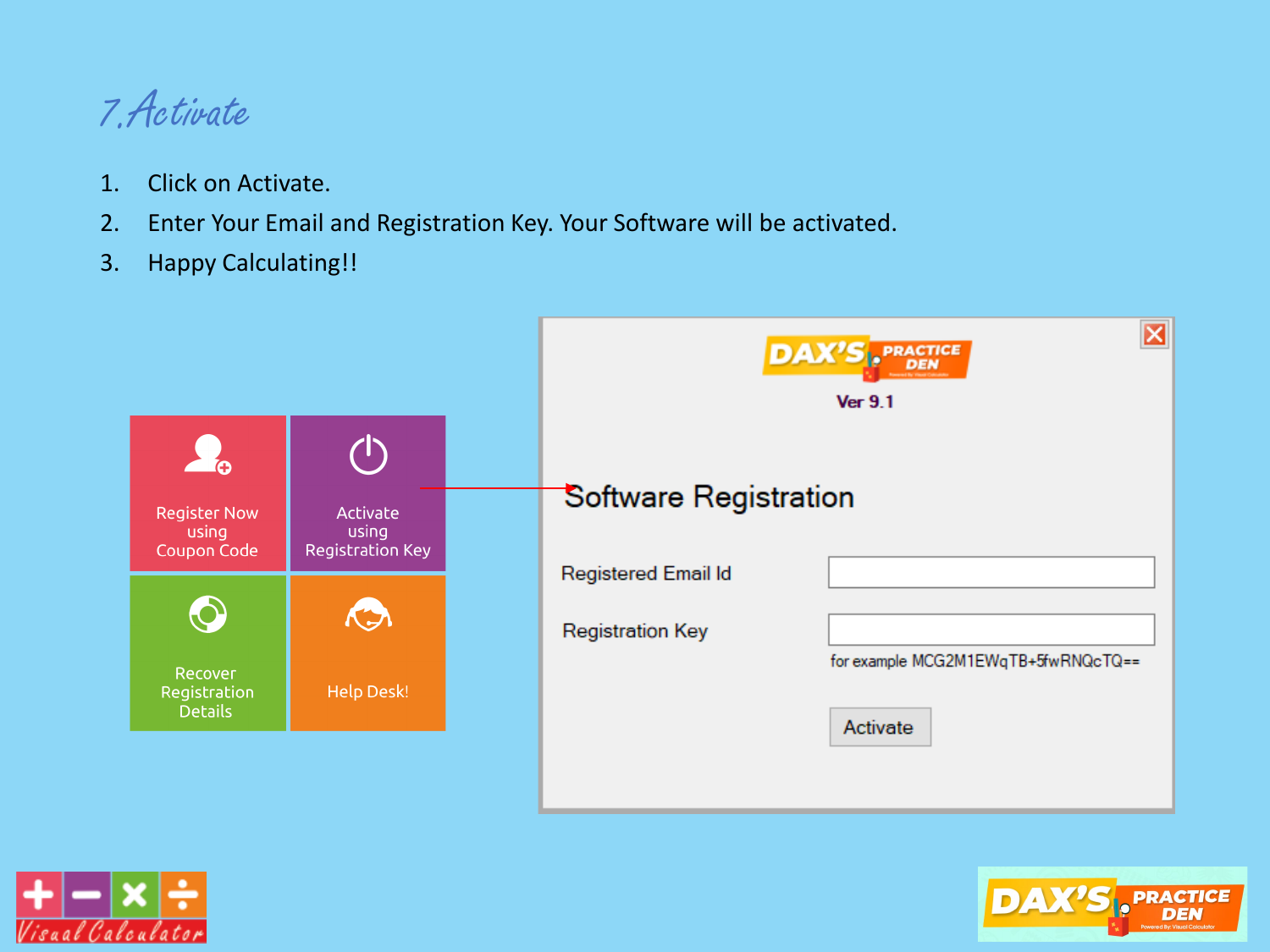### 7.Reinstallation

- 1. If You are reinstalling on the same machine. You can activate using the Email Id and Old Registration Key.
- 2. If you face any issue, please raise a request using Help Desk.





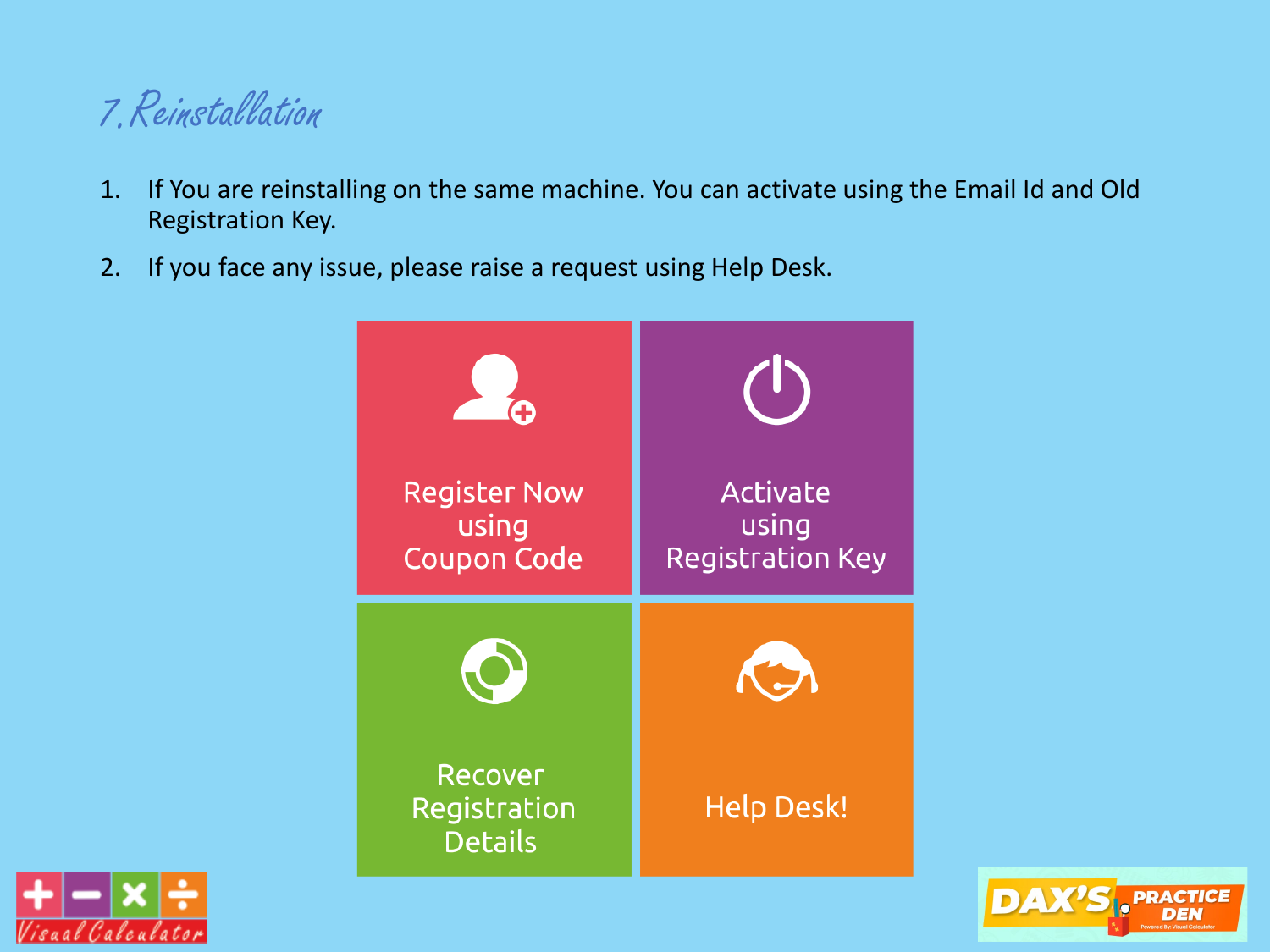

- 1. Help Desk!
- 2. Write to us and we will help you at your earliest.